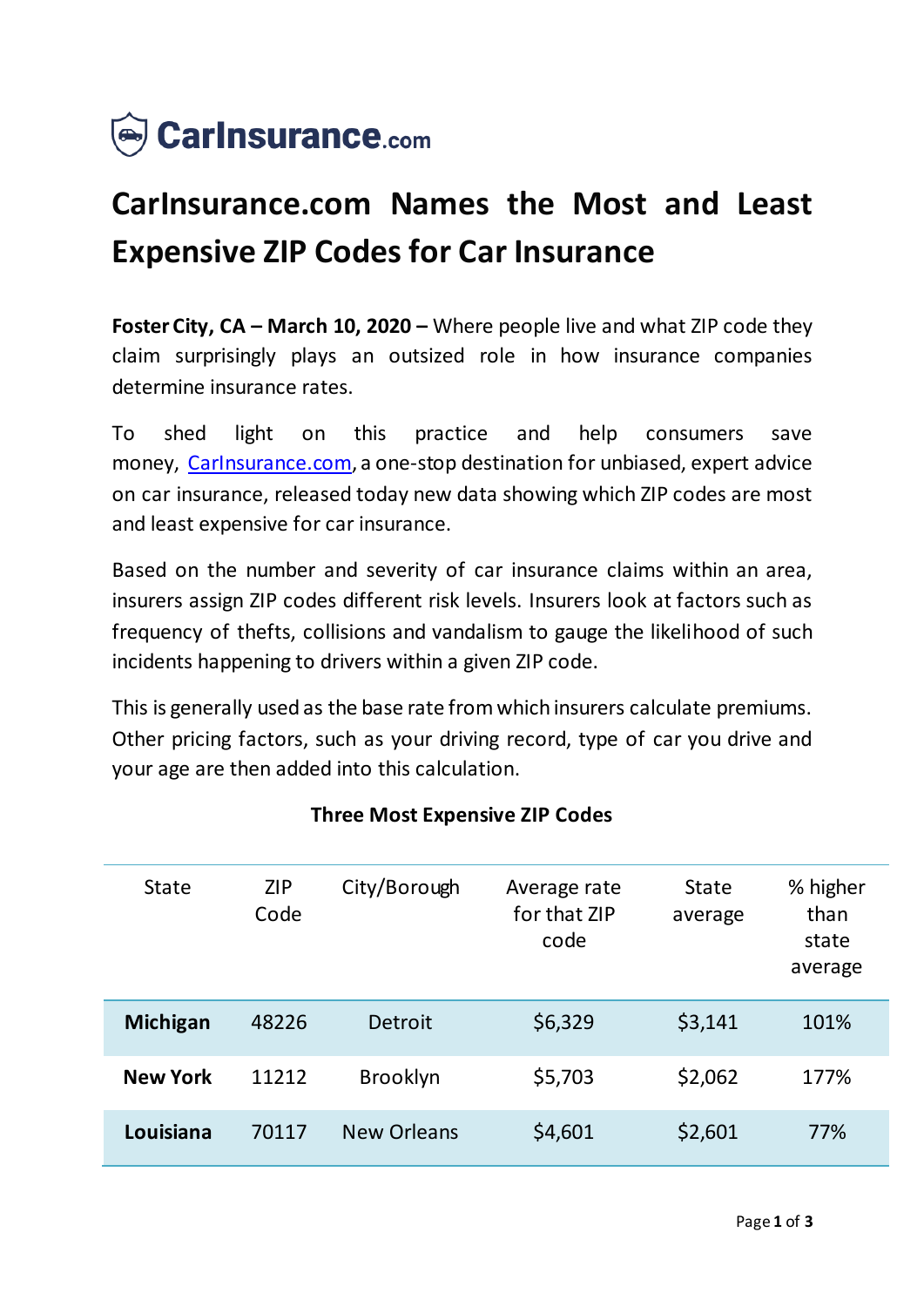#### State ZIP Code City Average rate for that ZIP code State average % below state average **Maine** 04735 Bridgewater \$993 \$1,080 -8% **New Hampshire** 03766 Lebanon \$995 \$1,086 -8% **Ohio** 45885 St. Marys \$995 \$1,191 -16%

### **Three Least Expensive ZIP Codes**

For consumers, it's wise to compare rates to save money and avoid overpaying. To help, consumers can access CarInsurance.com's [ZIP Code](https://www.carinsurance.com/calculators/average-car-insurance-rates.aspx)  [Calculator](https://www.carinsurance.com/calculators/average-car-insurance-rates.aspx) tool to see the average premium for their location, as well preview the highest and lowest rates available to them.

CarInsurance.com Editorial Director Michelle Megna is available to comment on how consumers can maximize their savings when shopping for auto insurance, not matter what ZIP code they call home.

You can also read a comprehensive article overview highlighting the data and methodology, entitled [2020: Most and Least Expensive ZIP Codes for Car](https://www.carinsurance.com/Articles/car-insurance-rate-comparison.aspx)  [Insurance by State](https://www.carinsurance.com/Articles/car-insurance-rate-comparison.aspx).

#### **About CarInsurance.com**

[CarInsurance.com](https://www.carinsurance.com/) is owned and operated by QuinStreet, Inc. (Nasdaq: [QNST\)](https://www.nasdaq.com/symbol/qnst), a pioneer in delivering online marketplace solutions to match searchers with brands in digital media.

QuinStreet is committed to providing consumers and businesses with the information and tools they need to research, find and select the products and brands that meet their needs. CarInsurance.com is a member of the company's expert research and publishing division.

CarInsurance.com is a one-stop online destination for car insurance information, providing unbiased, expert advice on how to shop for insurance